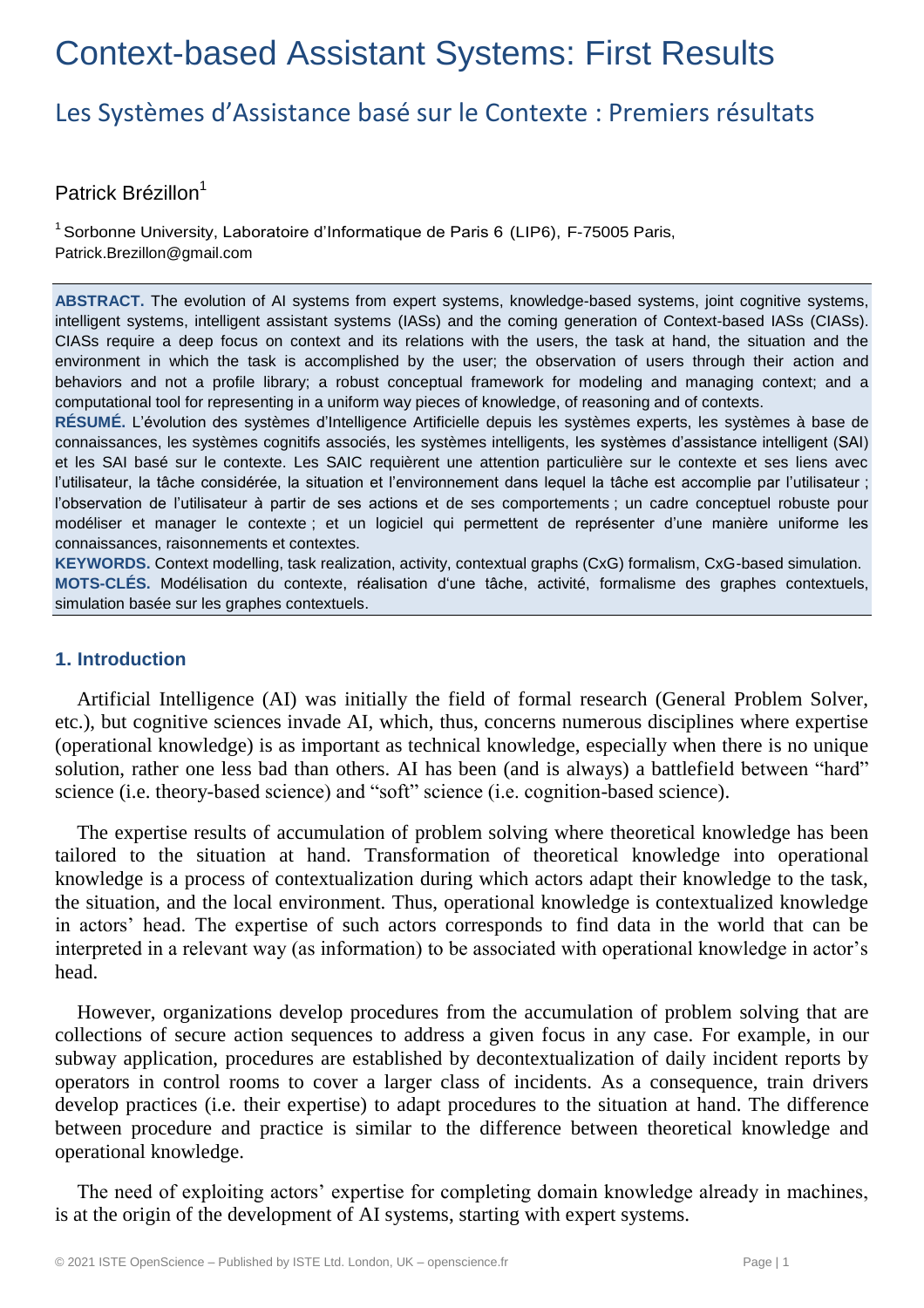#### **2. Lessons from the past**

The separation of the representation of the declarative knowledge from its use is at the origin of first expert systems. The weakness is due to the fact that part of the knowledge comes often from technical domains but technical-knowledge organization and structure were not represented explicitly. Thus, operators introduced implicit knowledge to control the use of the knowledge (e.g. screening clauses to control the inference engine). The design of an expert system developed for *Electricité de France* was validated in a real extra-high voltage substation (400,000 volts) with success, but a second validation of the mockup in a different location was a failure: all the domain knowledge was the same, but contextual constraints (e.g. a narrow valley instead of a large place) lead operators to adapt the use of equipment to local conditions. A census in 1993 listed about 2500 expert systems, but the exact operational status is often not precisely stated, although more than 50% of the systems, which are installed in companies, were not used (Durkin, 1993).

The second important lesson is the need to acquire declarative knowledge as well as procedural knowledge. Procedural knowledge was often considered as a domain model in Knowledge Based Systems (KBSs). Knowledge was acquired in a monolithic manner beforehand its effective use. When a problem is detected with the knowledge in the system, the developer had to modify the knowledge base, re-load (re-compile or re-interpret) and then test the reasoning again. However, such problems were rather the norm than the exception because the domain model had to be applied in a variety of contexts that constrain in one way or another task realization. For example, the subways in Paris and Rio de Janeiro used the equipment of the same enterprise, but in different contexts. In Paris the subway is mainly underground and does not intersect with other means of communication while, in Rio, the subway is overground and some cows may cross the tracks. Moreover, there is air conditioning in the subway in Rio, not in Paris. Capturing and using knowledge with its context of use greatly simplifies knowledge acquisition because experts provide knowledge always in a specific context. The main lesson learned here is that task realization required to account for the role of the human actor (expert, user, etc.).

The abandon of Expert Systems or Knowledge-Based Systems was due to different causes. First, the user was considered as a novice in task realization, but systems was able to solve and explain 80% of problems, while users may solve unexpected situations adaptation or change of the known ways of solving the problem. Second, knowledge acquisition suffered a serious bias when the knowledge engineer questioned the expert that provided an answer as a triple (problem, context, solution) while the knowledge engineer retained only (problem, solution). It is like with opinion poll in which the question is written for a binary answer (yes, no) while the person surveyed would like to say "depends on…". Three, the previous AI systems had never all the needed knowledge initially and the user could correct misunderstandings and problems. The role of the user was to be a data gatherer. The main point is this third cause is that AI systems and users jointly must intervene in the problem solving. Four, the introduction of an IA system in an organization often implies deep changes in the relationships of employees (the employee does not want to be spied on by his boss) and the sharing of power when different teams are concerned by the AI system development (the employee must deal with the computer engineer for correcting a bug in the system).

The lessons learned at this point are the need to have a user-centered approach and to deal explicitly with context. As a consequence, there is the emergent need of new methodologies for managing knowledge with its context. An approach (*Situated Cognition*, Suchman, 1987) insists on the importance to consider the environment in which we interact in problem solving, and the context at hand in organizational behaviors. Another approach (Joint Cognitive Systems, Woods, 1985) focuses on the complementarity of the competences and skills of the user and the system to exploit the asymmetry of their interaction during the problem solving. It implies that system and user are able to understand each other (more realistically, make compatible their interpretations) during a problem solving. This entails strong requirements about system design, such as the sharing of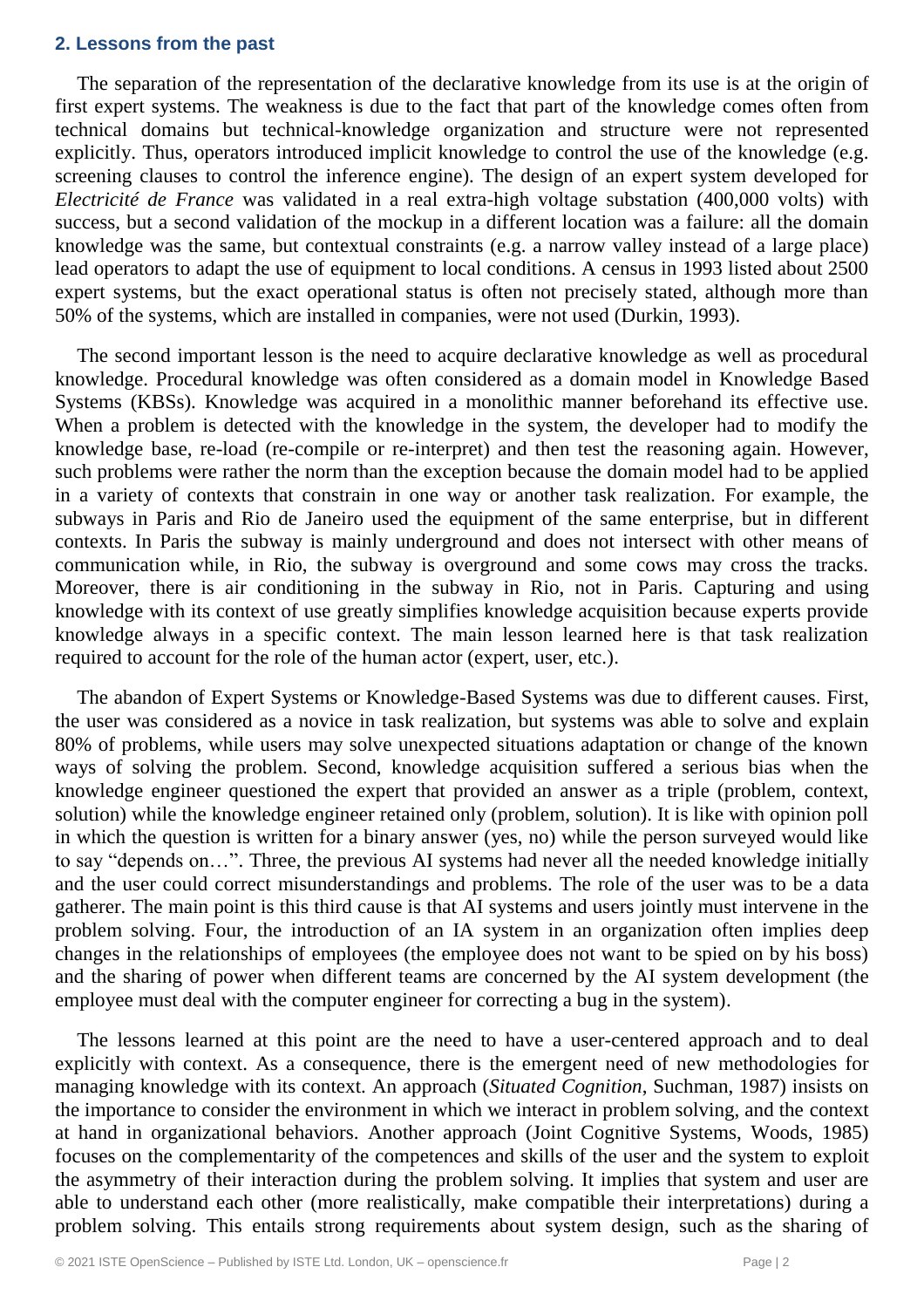cognitive representations, an agreement about the contextual knowledge of the problem solving, the ability to follow each other reasoning, the capability of exchanging explanations, the capability to acquire incrementally new knowledge and learn new practices from the other, and a sharing of the interaction control.

AI systems rely on a logic of functioning often far from the logic of use. Complementarity of the user and the system implies that the system may contain either some knowledge (model or data) or functions (e.g. database exploitation) that really complements user's skills. This supposes that the system knows how to acquire knowledge incrementally with its context of use when needed. However, context must be made explicit. Conversely, humans usually function in an anticipative mode; operators explicitly check hypotheses to eliminate discovery or surprise. An anticipatory system would use knowledge (as a model itself and the relevant part of its environment) about future states to decide what action to take at the moment. Then, AI systems would become "intelligent system", predict what will probably happen and adapt itself for the occurrence of a crucial or time-critical event. The anticipatory capability supposes that the system has a simulation component.

However, the line of reasoning of the user does not deal with the line of reasoning of the system like in early expert systems. Alignment of user' reasoning and system reasoning is possible if the user and the system can explain their reasoning each other in the current context of the problem solving. Thus, explanations become an intrinsic part of the problem solving and an explanation may modify the line of the user's reasoning as well as the line of the system reasoning. Context here is an extended version of the context in the previous approach because it also integrates live information on users, mainly on the basis of their actions on the system and on the real-world process to help the system to understand the user, not from a frame of reference but from how the user develop practices instead of procedures.

#### **3. Towards context-based intelligent assistant systems**

An intelligent system must be user-centered, that is, the system must apprehend the user "at hand" through his decisions, actions and behavior, not from an abstract user model or profile established in a library. Indeed, it seems better to consider an intelligent system as an intelligent assistant system. For example, a secretary solves tactical and operational problems to the boss and prepares elements for political and strategic problems. This view on the relationship between the user and the system refines the view in joint cognitive systems.

An intelligent system has to manage several interlocked tasks with the task at hand, such as acquisition, learning, and explanation. The multitask nature of intelligent assistant systems supposes to consider explicitly context in the representation of knowledge and reasoning. This is possible, thanks to context-based formalisms for modeling knowledge and reasoning. This new generation of AI systems develops contextualized reasoning like human develop practices. When the system fails, the user/expert can provide the needed knowledge and reasoning pieces in their contexts of use.

In our approach, context of the problem solving depends on the user's focus. The focus divides context into external knowledge and contextual knowledge. The latter constitutes a kind of tank where contextual elements are related to the focus in a flat way, whereas the former has nothing to do with the focus at its current step. During the evolution of the focus, a subset of contextual elements is instantiated, organized, assembled and structured in a proceduralized context that is used in the problem solving at the current step of focus. The two key points here are (1) to consider context as composed of contextual elements, and (2) to distinguish contextual elements and their instantiations. In terms of decision-making, the selection of contextual elements is the qualitative part (or diagnosis part) of decision-making that analyzes the situation at hand and its context in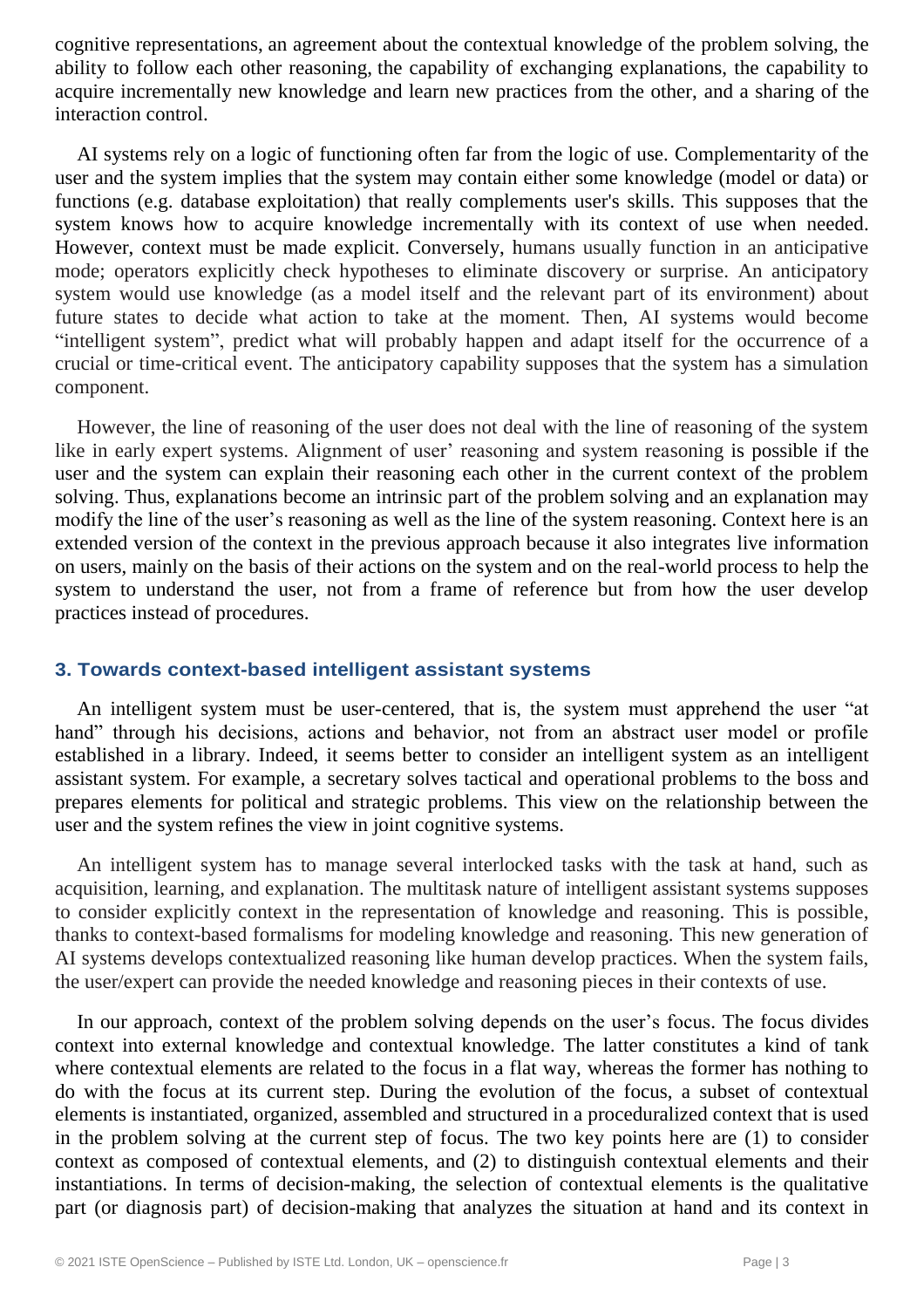order to extract the essential facts for the actions. Then, the instantiation of the selected contextual elements is the quantitative part (or action part) of decision-making.

We have developed a conceptual framework for context modeling and management that has been implemented in a piece of software called Contextual Graphs (CxG). CxG is a formalism of representation of the knowledge, reasoning and context in a uniform way. The CxG formalism is like logic or production rules, and a model developed in one formalism can be translated in another one. In the CxG formalism, a contextual graph is a model of all the known practices for solving a problem or making decision. As such, a contextual graph is a kind of experience base more on the way to solve a problem than on the problem itself (the goal of knowledge base). At the difference of previous knowledge bases built from procedures (or equivalent), a contextual graph concerns practices, i.e. the use of a procedure in different contexts. An intelligent assistant system can reason and accompany a user in the realization of a task on the basis of the experience bases.

A contextual graph is a directed acyclic graph with exactly one root and one goal. A contextual element is represented as a contextual node and a recombination node that gives a structure of series-parallel graphs to contextual graphs. The main lessons learned on the use of CxGs on several applications are (Brézillon, 2012):

- Contextual graphs are guidelines for activity management, i.e. task realization in contexts.
- An intelligent assistant system using an "experience base" will be able to explain, anticipate by simulation, and complete its knowledge on the task realization and alert about the variants abandoned along the practice.
- A system exploiting the CxG formalism will become increasingly "intelligent" because the CxG formalism allows an incremental knowledge acquisition and practice learning of new practices when the actor develops an original practice as a variant of an existing one.

An activity concerns the realization of a task, and thus relies on context. An activity, which exists on different branches of a contextual graph, is represented as a subgraph in the contextual graph. Another interesting possibility is to make compatible different viewpoints because a simple activity for one actor can result in a complex activity for another actor. In our application for the Parisian subway, the operator, which is responsible of a subway line in the control room, can ask to the driver of a train "Make empty your train of travelers at the next station". The activity for the train driver is (1) stop at the next station, (2) make an announcement for requiring travelers to leave the train, (3) go and check that the train is effectively empty, (4) go back to the head of the train, (5) close and lock the doors of the train, and (6) leave the station to the garage.

Executive Structure of Independent Activities (ESIA) accomplish local goals. The order for executing independent activities does not matter (activities can be executed in parallel too), but both activities must be executed before to continue the development of the practice. In our application in medicine, histo-pathologists analyze images at microscope for identifying zones of interest from about 20 independent features. They give a personal weight to each feature (a parallel activity) by a system of vote (Brézillon et al., 2014). At the level of the contextual graph, an ESIA is a building block like an action or an activity.

The working context is the set of all the contextual elements in a contextual graph, their known values and their current instantiation. The working context defines the initial context of the task realization at the input of the contextual graph. After the crossing of the graph, the working context may be modified (generally by a change of the instantiation of a contextual element by an action during practice development). The working context plays a central role in the modeling of collaborative work, after an extension of the CxG formalism for managing iterative use of a contextual graph.